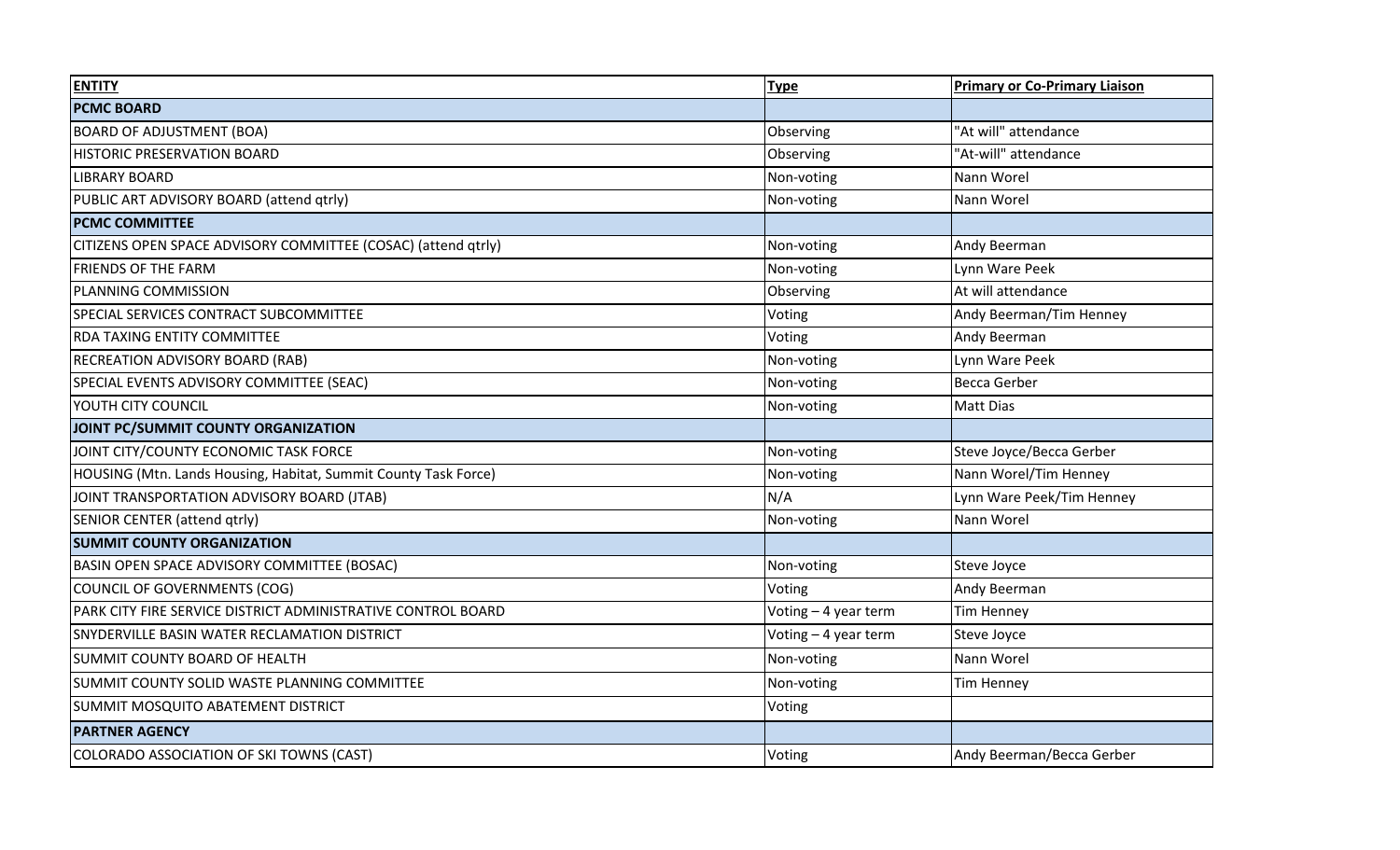| <b>ENVIRONMENTAL PROTECTION AGENCY (EPA)</b>                         | N/A         | Andy Beerman/Steve Joyce             |
|----------------------------------------------------------------------|-------------|--------------------------------------|
| <b>FEDERAL DELEGATION</b>                                            | N/A         | Andy Beerman                         |
| <b>CENTRAL WASATCH COMMISSION</b>                                    | Voting      | Andy Beerman                         |
| MOUNTAINLANDS ASSOCIATION OF GOVERNMENTS (MAG)                       | Voting      | Andy Beerman                         |
| <b>OLYPMIC BID</b>                                                   | N/A         | Andy Beerman                         |
| PARK CITY SCHOOL DISTRICT (PCSD)                                     | Non-voting  | Nann Worel/Andy Beerman              |
| <b>ROCKY MOUNTAIN POWER</b>                                          | Non-voting  | Andy Beerman                         |
| UTAH LEAGUE OF CITIES AND TOWNS (ULCT); LEGISLATIVE POLICY COMMITTEE | Voting      | Andy Beerman                         |
| WESTERN SUMMIT COUNTY WHOLESALE WATER IMPORTATION PROJECT (WSCWWIP)  | Non-voting  | Steve Joyce/Lynn Ware Peek           |
| <b>ENTITY</b>                                                        | <b>Type</b> | <b>Primary or Co-Primary Liaison</b> |
| <b>NON-PROFIT</b>                                                    |             |                                      |
| <b>ARTS &amp; CULTURE COMMITTEE</b>                                  | Non-voting  | Nann Worel                           |
| <b>BRIGHT FUTURES</b>                                                | Non-voting  | <b>Becca Gerber</b>                  |
| COMMUNITIES THAT CARE                                                | Non-voting  | Lynn Ware Peek                       |
| HISTORIC PARK CITY Alliance (HPCA)                                   | Non-voting  | Lynn Ware Peek                       |
| MENTAL WELLNESS ALLIANCE (Exec - NW; Steering - LWP)                 | Non-voting  | Nann Worel                           |
| <b>MOUNTAIN MEDIATION</b>                                            | Voting      |                                      |
| NATIONAL ABILITY CENTER (NAC)                                        | Non-voting  | Nann Worel                           |
| PARK CITY AREA LODGING ASSOCIATION                                   | Non-voting  | Steve Joyce                          |
| PARK CITY CHAMBER/BUREAU BOARD OF DIRECTORS                          | Non-voting  | Steve Joyce                          |
| <b>PARK CITY HISTORICAL SOCIETY</b>                                  | Non-voting  | Nann Worel                           |
| <b>PARK SILLY SUNDAY MARKET</b>                                      | Non-voting  | Lynn Ware Peek                       |
| PC TOTS                                                              | Non-voting  | Nann Worel                           |
| PC UNIDOS                                                            | Non-voting  | Lynn Ware Peek                       |
| <b>PEACE HOUSE</b>                                                   | Non-voting  | Nann Worel                           |
| <b>PROSPECTOR SQUARE</b>                                             | Non-voting  | Steve Joyce                          |
| <b>RECYCLE UTAH</b>                                                  | Non-voting  | <b>Tim Henney</b>                    |
| <b>REGIONAL TRAILS GROUP</b>                                         | Non-voting  | Andy Beerman                         |
| SUMMIT COMMUNITY POWERWORKS & Rocky Mountain Power                   | Non-voting  | Nann Worel                           |
| <b>SKI UTAH</b>                                                      | Voting      | Andy Beerman/Becca Gerber            |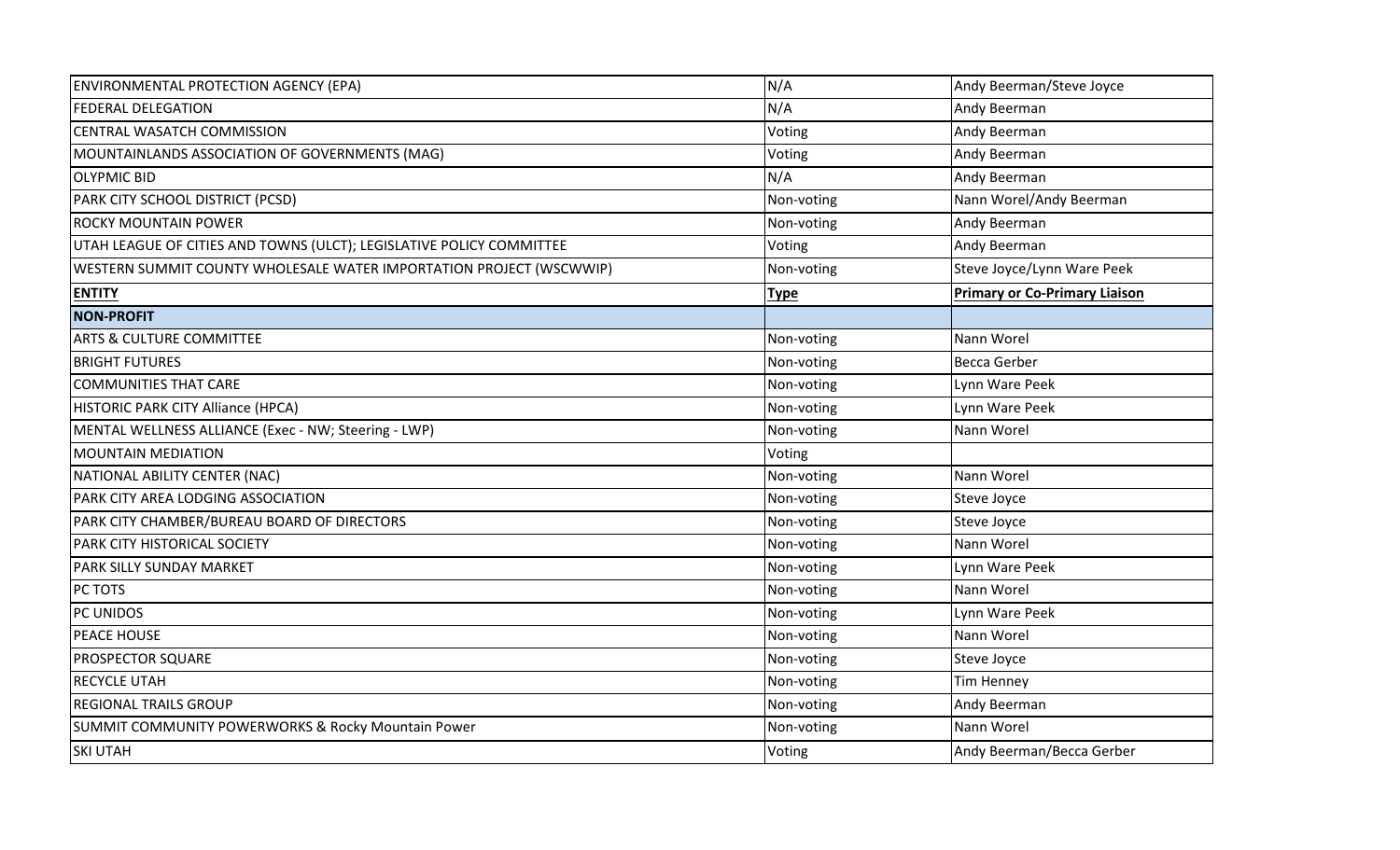| <b>CONSERVANCY</b><br>LANDS <sup>1</sup><br><b>SUMMIT</b> | Non-voting | ⊦Hennev<br>1 im      |
|-----------------------------------------------------------|------------|----------------------|
| <b>MISC</b>                                               |            |                      |
| <b>US CENSUS</b>                                          | N/A        | <b>Hennev</b><br>Tim |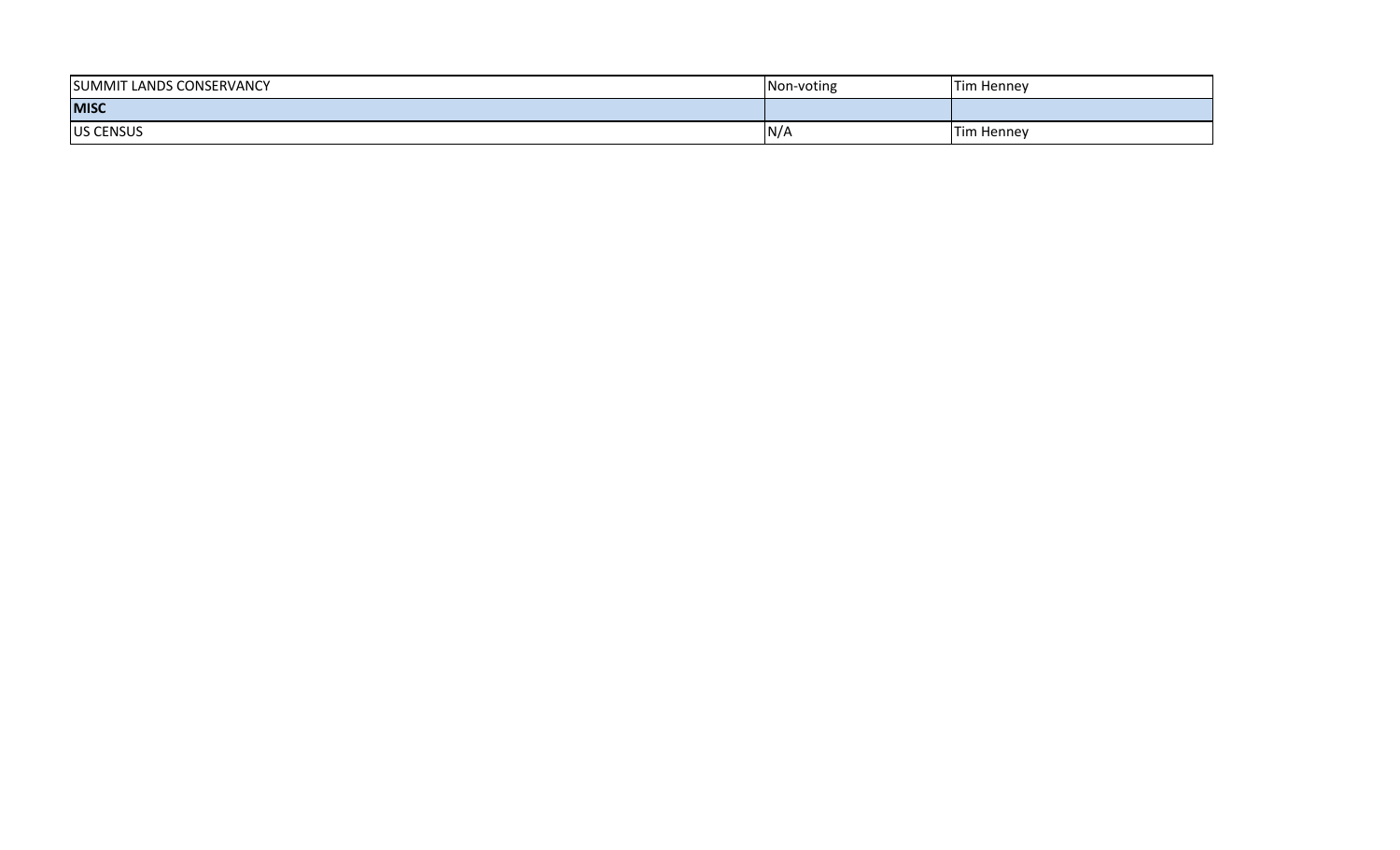| <b>Alternate</b> | <b>Staff</b>                   |
|------------------|--------------------------------|
|                  |                                |
|                  | <b>Bruce Erickson</b>          |
|                  | <b>Bruce Erickson</b>          |
| Lynn Ware Peek   | Adriane Juarez                 |
| Andy Beerman     | Jenny Diersen                  |
|                  |                                |
|                  | <b>Heinrich Deters</b>         |
|                  | Denise Carey                   |
|                  | <b>Bruce Erickson</b>          |
|                  | Nate Rockwood; Heinrich Deters |
|                  | <b>Matt Dias</b>               |
|                  | Ken Fisher                     |
| Steve Joyce      | Jenny Diersen                  |
|                  | <b>Matt Dias</b>               |
|                  |                                |
|                  | Jonathan Weidenhamer           |
|                  | Anne Laurent; Jason Glidden    |
|                  | <b>Alfred Knotts</b>           |
| Lynn Ware Peek   | Rhoda Stauffer                 |
|                  |                                |
|                  | <b>Heinrich Deters</b>         |
|                  | <b>Jed Briggs</b>              |
| Andy Beerman     | <b>Kurt Simister</b>           |
|                  | <b>Clint McAffee</b>           |
|                  | <b>Matt Dias</b>               |
| Andy Beerman     | <b>Matt Dias</b>               |
|                  | <b>Troy Daley</b>              |
|                  |                                |
|                  | <b>Matt Dias</b>               |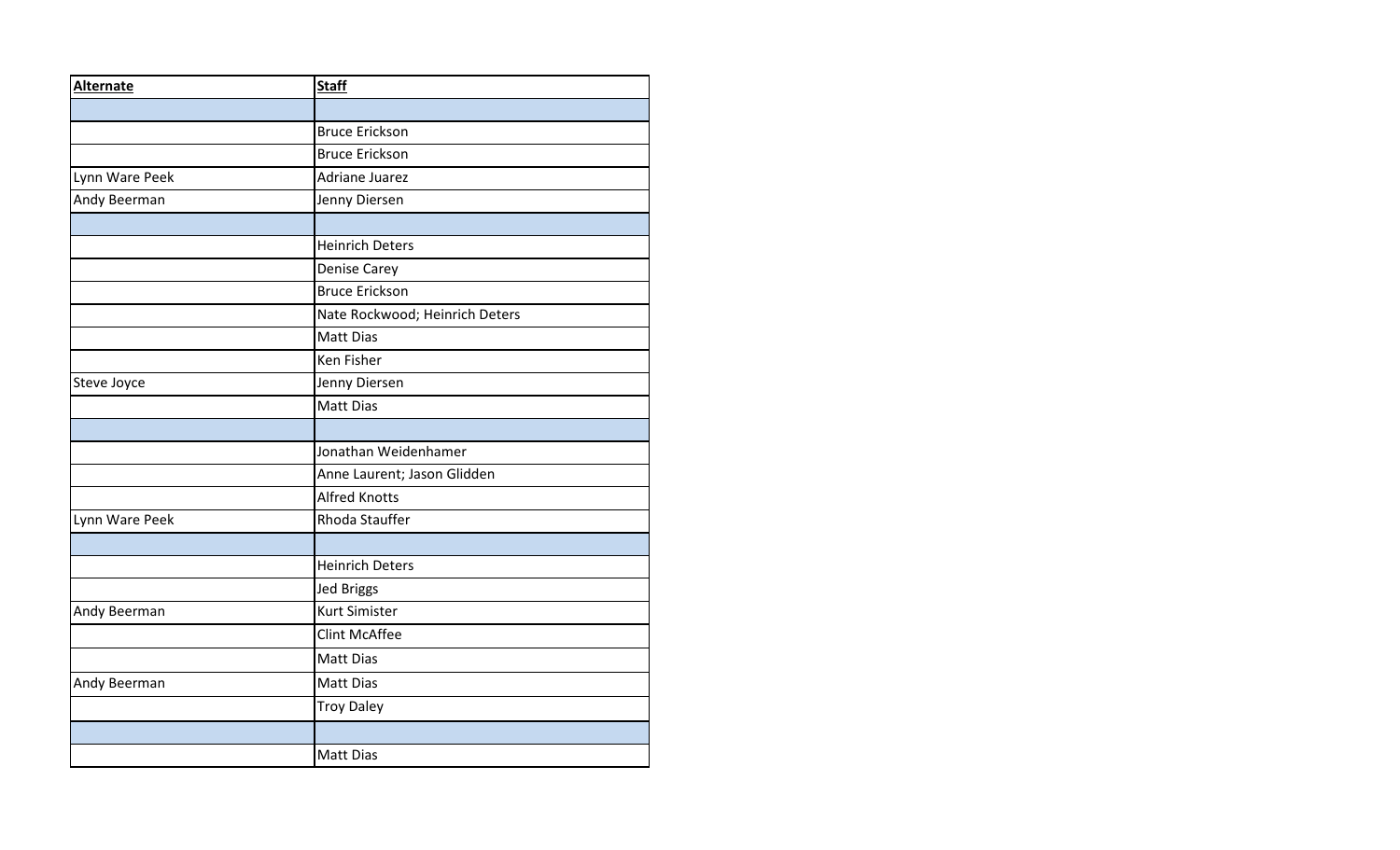|                            | <b>Luke Cartin</b>              |
|----------------------------|---------------------------------|
| Rotates depending on issue | <b>Matt Dias</b>                |
|                            | <b>Matt Dias</b>                |
|                            | <b>Jed Briggs</b>               |
|                            | <b>Matt Dias</b>                |
|                            | <b>Matt Dias</b>                |
|                            | Luke Cartin                     |
|                            | <b>Matt Dias</b>                |
|                            | Clint McAffee; Tom Daley        |
| <b>Alternate</b>           | <b>Staff</b>                    |
|                            |                                 |
| Andy Beerman               | Jenny Diersen                   |
| Lynn Ware Peek             | Jonathan Weidenhamer            |
| Nann Worel                 |                                 |
| <b>Becca Gerber</b>        | Jonathan Weidenhamer            |
| Lynn Ware Peek             | <b>Matt Dias</b>                |
|                            | Mark Harrington                 |
| Lynn Ware Peek             | <b>Bruce Erickson</b>           |
| <b>Becca Gerber</b>        | Jonathan Weidenhamer            |
|                            | <b>Matt Dias</b>                |
|                            | Anya Grahn                      |
|                            | Jason Glidden                   |
| Lynn Ware Peek             | Lynn Ware Peek                  |
| Andy Beerman               |                                 |
|                            | Rhoda Stauffer                  |
| Nann Worel                 | Matt Dias; Jonathan Weidenhamer |
| Nann Worel                 | Luke Cartin                     |
|                            | <b>Heinrich Deters</b>          |
| Andy Beerman               | Luke Cartin                     |
|                            | <b>Matt Dias</b>                |